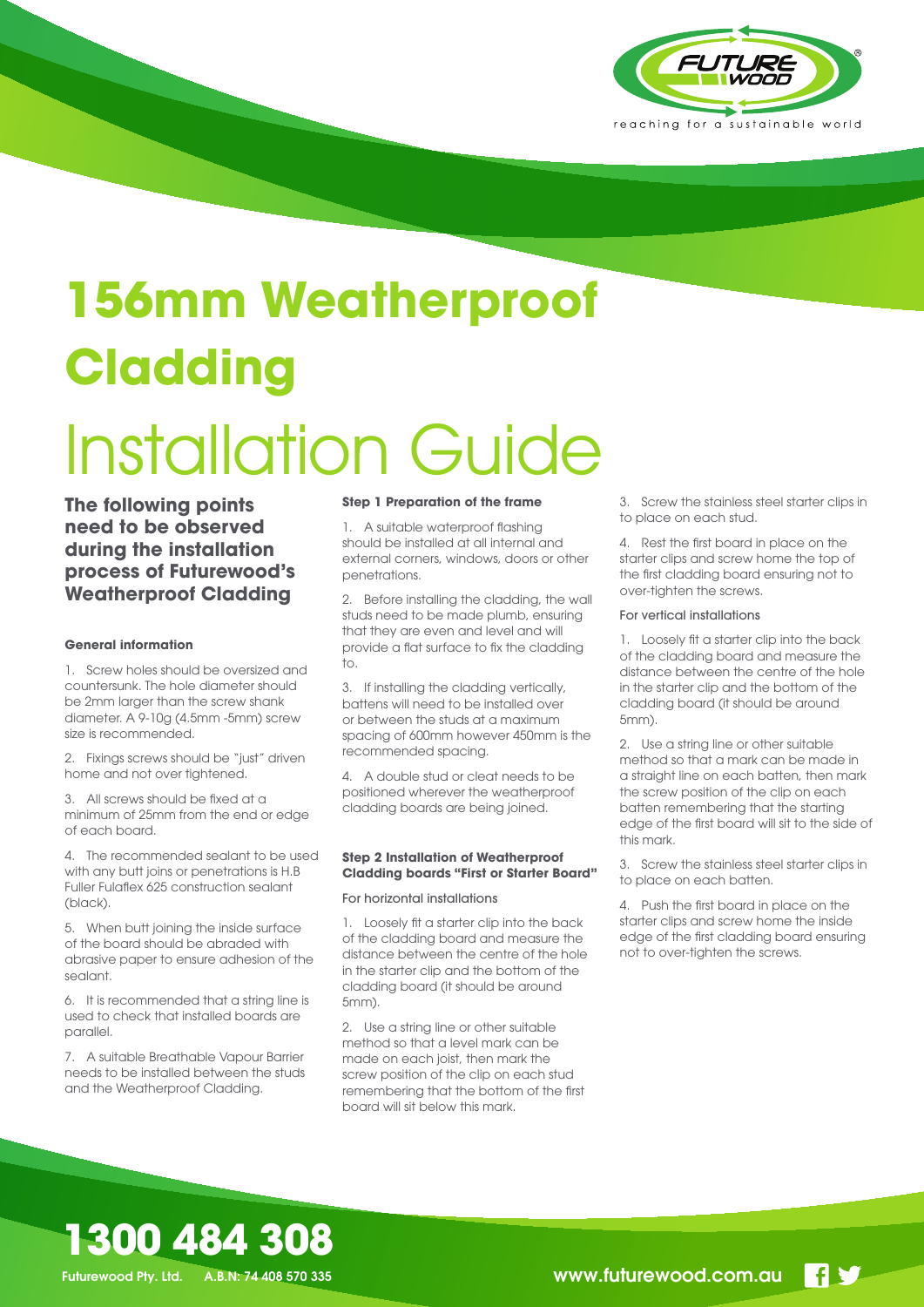

#### **Step 3 Butt joining Weatherproof Cladding Boards**

1. The proprietary butt joining plate should be used behind every butt join of the weatherproof cladding. The joining plate is designed to fix over a double stud or a stud and block.

2. Composite boards will expand and contract with changes of temperature so care needs to be taken when cutting boards to length. The ambient temperature needs to be taken into consideration and if the surface of the board is warm to hot (ambient temperature above 25 degrees Celsius) then a gap of no more than 1mm should be left between boards at a butt join. If the surface of the board is cooler, then a minimum 2mm gap should be left between boards at the butt join.

\*NOTE: It is Important that the boards are stored in the shade prior to installation to ensure the temperature of each board is similar so that their relative lengths remain constant.

3. The weatherproof cladding needs to have the shiny back of the board "abraded" with a coarse sand paper for approximately 50mm at the end of each board being joined over the backing plate.

4. The black Stainless Steel backing plate needs to have a small bead of FulaFlex 625 black flexible sealant run from top to the bottom of the backing plate, approximately 20mm from the centre of the plate on one side. The backing plate is then pushed into position behind one of the boards to be joined together leaving half of the backing plate exposed. This board (with the backing plate) is then screwed into position over the stud or block.

5. Place the other side of the cladding board into position with the end 55mm from the first board. Place a small bead of the Fullers Sealant from the top to the bottom of the backing plate where the two boards will join, especially into the lower section, filling all gaps. Slide the board into place leaving either a 1 or 2mm gap based on the ambient temperature (see point 2 above) and then fix in this position with a screw. Any excess sealant should be left to dry and then trimmed off with a sharp knife.

.

#### **Step 4 Fixing external and internal corners**

1. Internal and external corners can be finished using a powder coated aluminium section (Futurewood recommend a 76.2mm x 3mm equal angle available from Ullrich aluminium). The angle is attached with face fix screws and can be colour matched to suit downpipes, windows or other flashings that are in the vicinity of the cladding

Fixing details and specifications may change without notice.

For further information email info@futurewood.com.au

**Note: This document in its entirety is protected by Copyright©**



**14 Y**